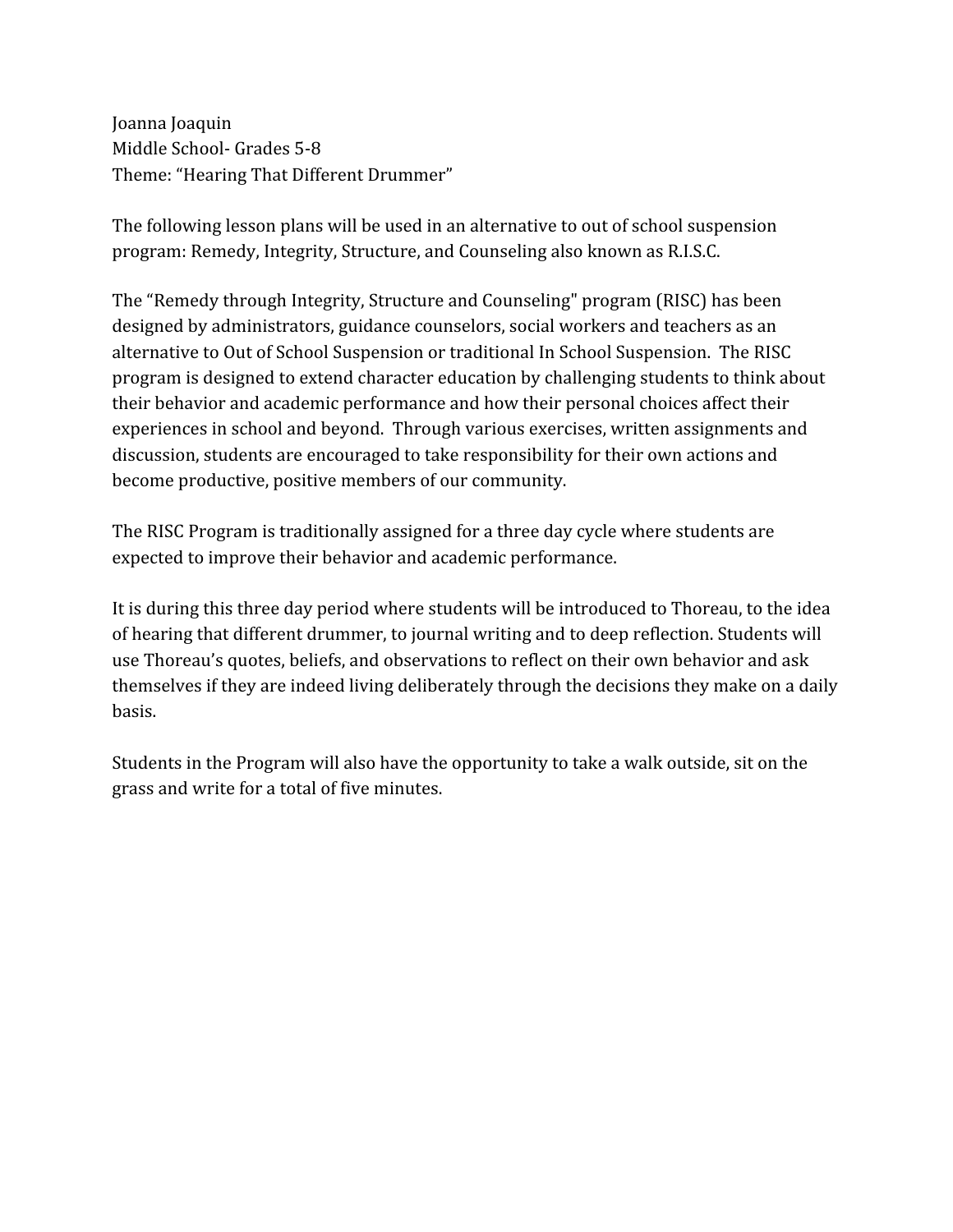| <b>Stage 1: Identify Desired Results</b>                                                                                                                                                                                                                                                           |                                                                                                                                                                                                                                                                                                                                                                                                                                                                      |  |  |  |  |
|----------------------------------------------------------------------------------------------------------------------------------------------------------------------------------------------------------------------------------------------------------------------------------------------------|----------------------------------------------------------------------------------------------------------------------------------------------------------------------------------------------------------------------------------------------------------------------------------------------------------------------------------------------------------------------------------------------------------------------------------------------------------------------|--|--|--|--|
| <b>Established Goals: "Hearing That Different Drummer". Understanding oneself through</b><br>Thoreau's writings.                                                                                                                                                                                   |                                                                                                                                                                                                                                                                                                                                                                                                                                                                      |  |  |  |  |
| <b>Enduring Understandings:</b>                                                                                                                                                                                                                                                                    | <b>Essential Questions</b>                                                                                                                                                                                                                                                                                                                                                                                                                                           |  |  |  |  |
| Students will understand that<br>-In order to fit in they do not have to follow<br>what others are doing<br>-Every decision is an important one, but we<br>can learn from poor ones<br>-Being different does not mean being weird<br>-Following one's own path can lead to great<br><b>SUCCESS</b> | -Who determines right from wrong?<br>-What is our role in society?<br>-What is the importance of reflection<br>especially when it comes to our decisions?<br>-In a culture where we are bombarded with<br>ideas and images of "what we should be,"<br>how does one form an identity that remains<br>true and authentic for her/himself?<br>-In a culture where we are bombarded with<br>other people trying to define us, how do we<br>make decisions for ourselves? |  |  |  |  |

## *Students will be able to…*

- Become aware of how self-identity influences life choices
- Recognize how choices and perspectives fluctuate as priorities, experiences, decisions and other items change during the middle school years.

|  |  | <b>Stage 2: Determine Evidence for Assessing Learning</b> |  |
|--|--|-----------------------------------------------------------|--|
|  |  |                                                           |  |

| <b>Performance Tasks:</b><br>Day I<br>-Writing down why they are in the RISC<br>program. What poor choice have they<br>made and why they think they have made<br>it.<br>-Taking the quote "things do not change we<br>change" and tying it into the decision that | <b>Other Evidence:</b><br>-Writing Prompts/Journal Writing<br>-Group Discussions<br>-Reflections |
|-------------------------------------------------------------------------------------------------------------------------------------------------------------------------------------------------------------------------------------------------------------------|--------------------------------------------------------------------------------------------------|
| has brought them to the RISC program.                                                                                                                                                                                                                             |                                                                                                  |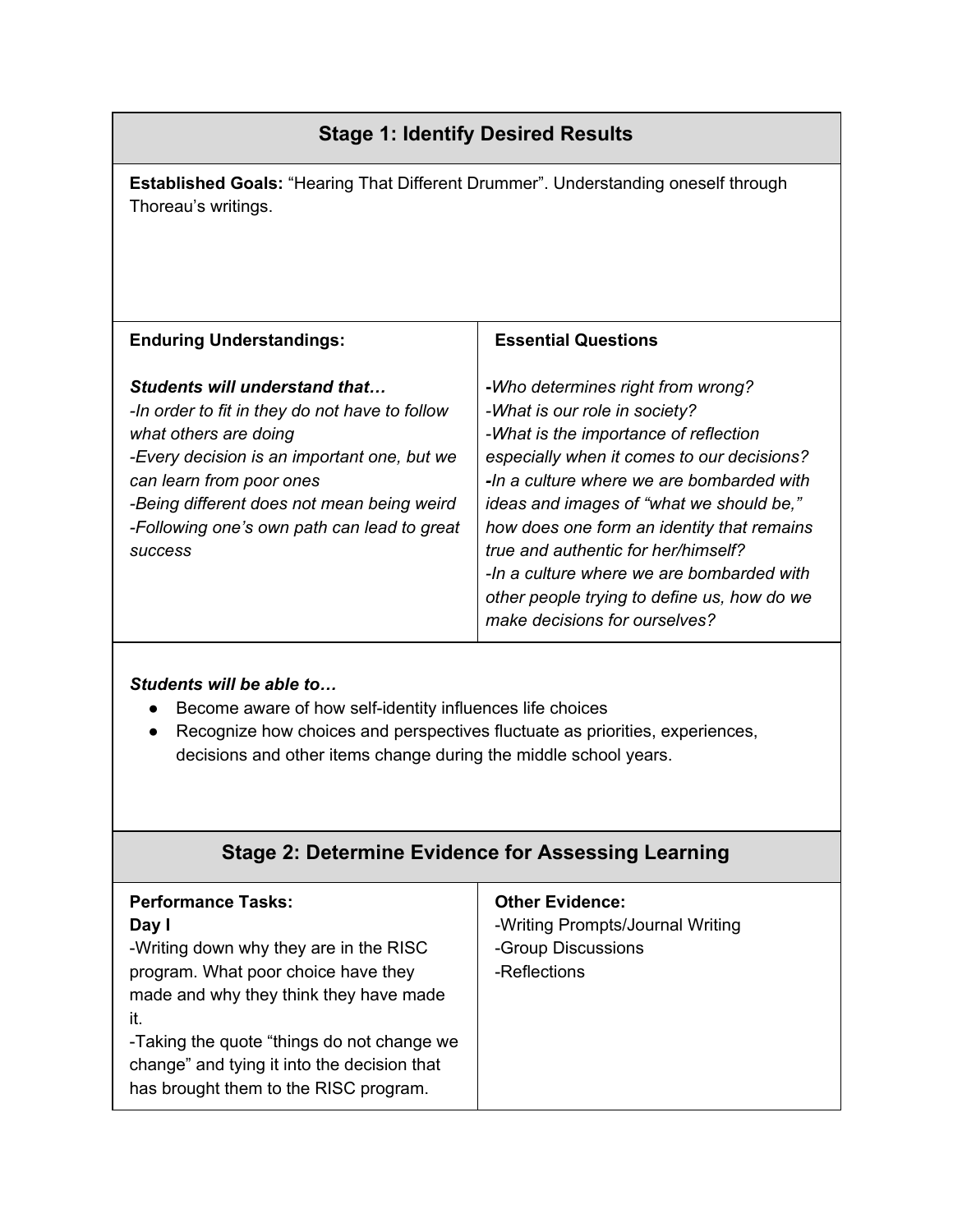-Ask students to reflect on their poor decision and decide if they could have made another one that would have prevented the outcome they are now facing.

-Share with peers.

### **Day 2** (students will be given mirrors)

-Instruct students to look in the mirrors and list what they see in themselves that makes them unique--interests, friendships, social connections, school, work, beliefs, racial and sexual identity and so on, and also to note how they believe others see them. Students should list these qualities.

-Share with the class. Ask students to remark on what they view as the factors that influence how young people see themselves. And in essence how this affects the decisions they make.

-Ask students to think about quote number 6. What was Thoreau trying to say and how does this quote tie into the choices they make,why they make them, and essentially how they view themselves and how they think others view them.

-Explore the idea of living deliberately and if they feel that they do. Hear is where the philosophy of life comes in. How can following your own path, living deliberately, and not looking back help students understand where they are and where they are going.

## **Day 3:**

Students will start their day with a goal setting activity. Looking back at their mirror exercise, their journals for the past two days, and the reason they were given RISC as a consequence---students will use their knowledge of Thoreau (from the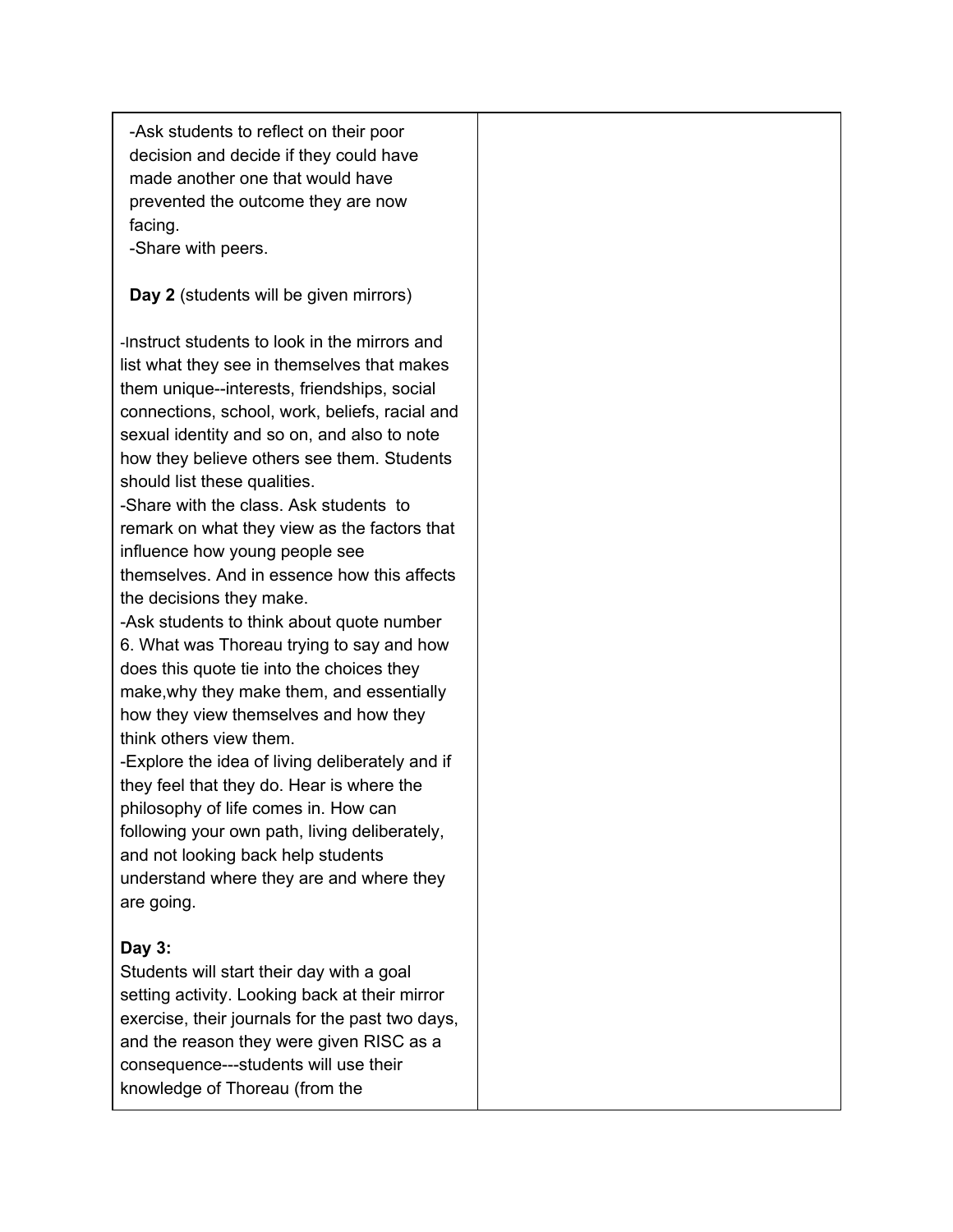introduction) and make goals that will keep true to who they are, but that will also benefit the school. In other

words---how---specifically---can these particular students set goals that will improve their behavior, help them make better decisions, and make them develop and explore their passions. Here the counselors and teachers assigned to the Program will work with each student and help them set these goals.

After the goal setting activity students will take a walk outside, sit with a partner, share one of their goals and why they have chosen the goal (2 minutes), and then simply observe their surroundings. Students will then take out their journals and while observing their surroundings in silence start working on their philosophy of life essay(1 page).

The essay will be finished when students return to the program. Students will share.

Students will end the program by sharing what their take-aways were and how they will apply those take-aways once they are back in their regular classes.